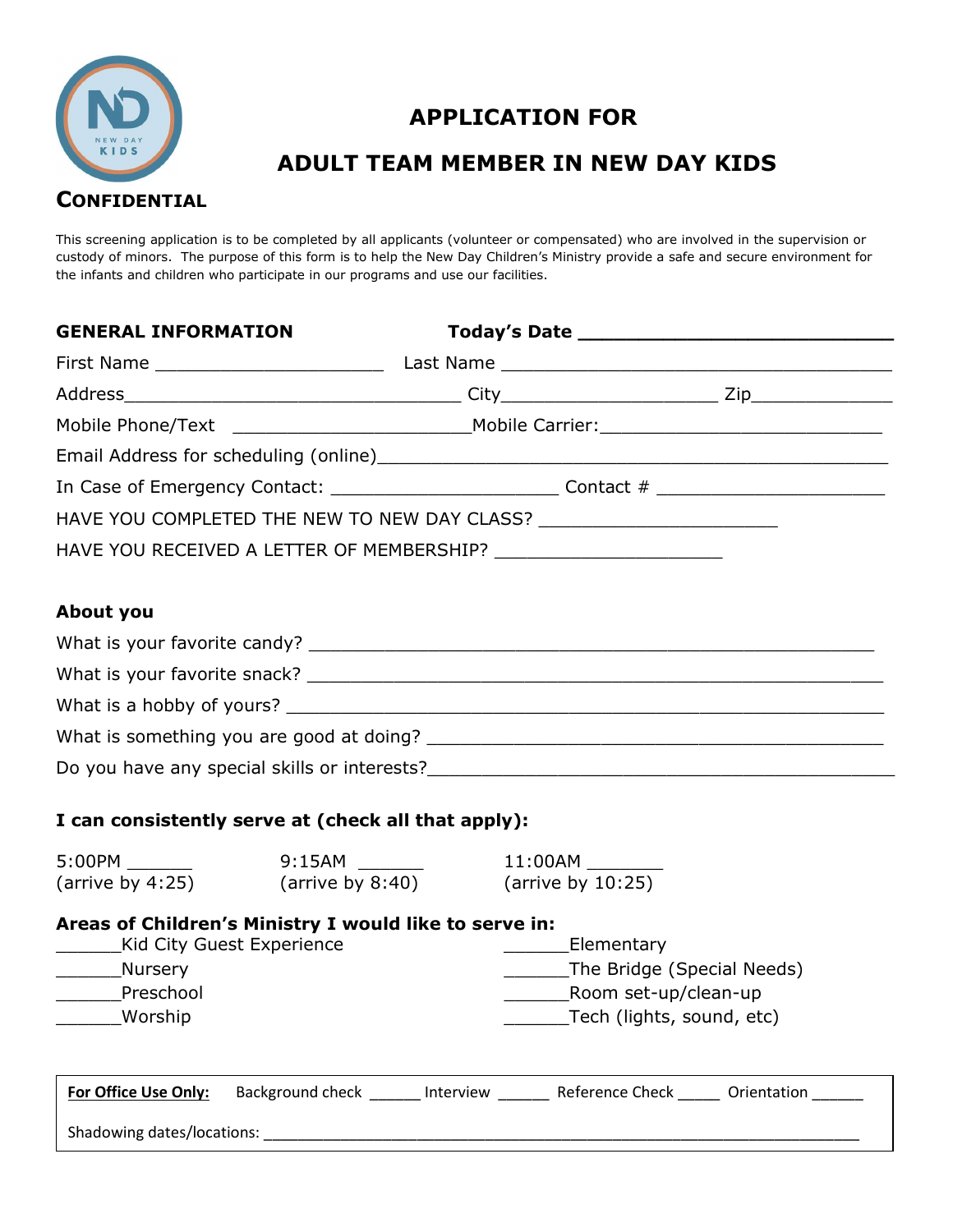### PERSONAL MINISTRY INFORMATION

1) Have you personally accepted Jesus Christ as your LORD and Savior and are you committed to following His teachings and growing in His character?

 $\rule{1em}{0.15mm}$  Yes

- $\sqrt{N}$
- 2) Tell us about your spiritual journey to date:

3) I have chosen to work with infants/children because...

4) If there has been alcohol, drug abuse, and physical or sexual abuse in your family background, what steps have you taken to minimize the impact that those issues will create for you, both now and in the future?

5) Have you had previous experience in youth/children ministry and how would you describe your gifts/strengths?

#### **EMPLOYMENT HISTORY**

| <b>Current Employer</b> |          |  |
|-------------------------|----------|--|
| Address                 | City     |  |
| Work Phone              | Position |  |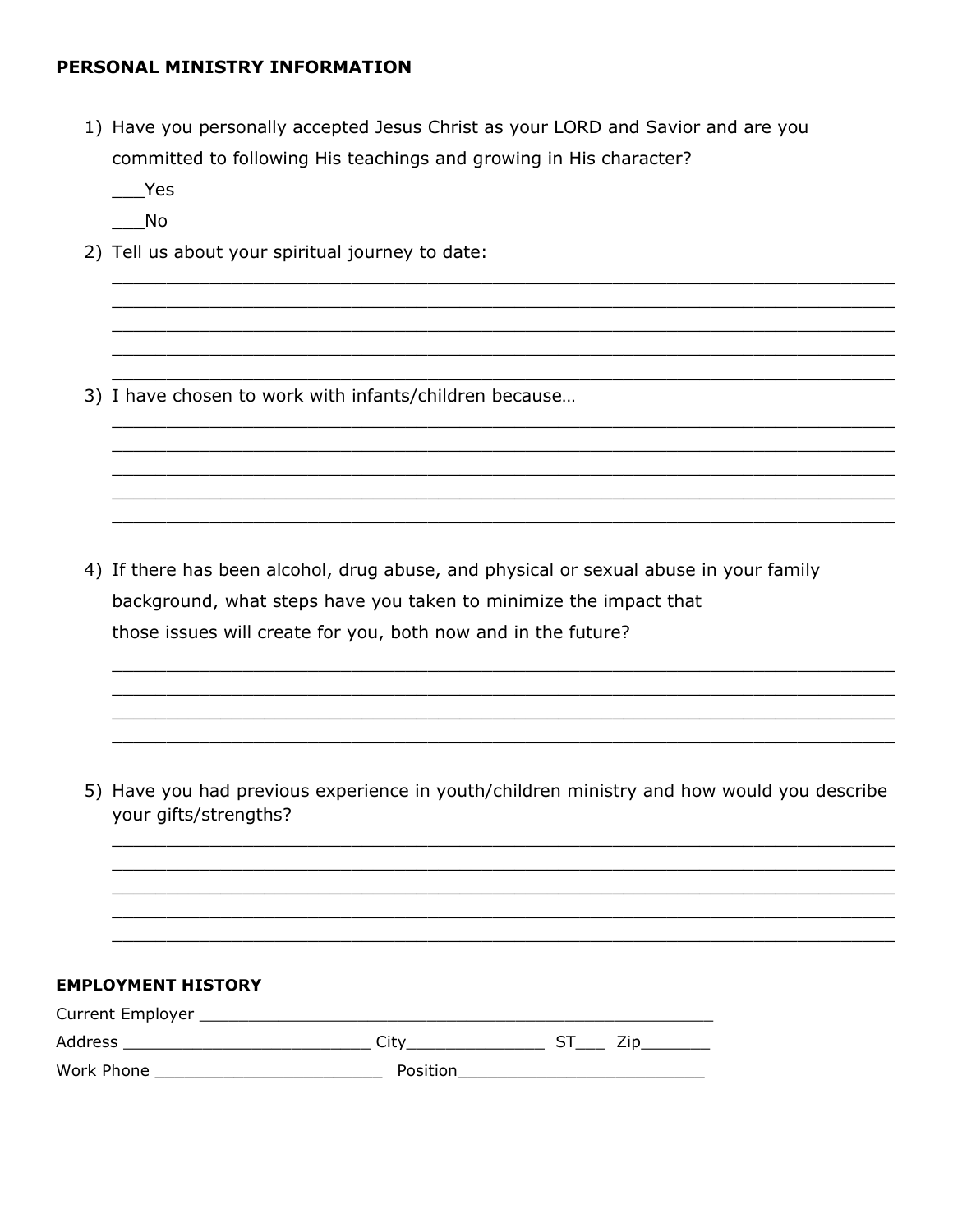## PERSONAL SITUATIONS

|    | 1) Are you?                                                                                                                                                                                                                                                                                                                                                                                                                                                                                                                                      |
|----|--------------------------------------------------------------------------------------------------------------------------------------------------------------------------------------------------------------------------------------------------------------------------------------------------------------------------------------------------------------------------------------------------------------------------------------------------------------------------------------------------------------------------------------------------|
|    | ___Single ___Widowed ___Divorced ___Married (spouse name _______________________                                                                                                                                                                                                                                                                                                                                                                                                                                                                 |
|    | 2) Do you have children of your own?                                                                                                                                                                                                                                                                                                                                                                                                                                                                                                             |
|    | 3) Have you ever been arrested, convicted, or pleaded guilty to a crime?<br>$\rule{1em}{0.15mm}$ $\qquad$ $\qquad$ $\qquad$ $\blacksquare$ $\blacksquare$ $\blacksquare$ $\blacksquare$ $\blacksquare$ $\blacksquare$ $\blacksquare$ $\blacksquare$ $\blacksquare$ $\blacksquare$ $\blacksquare$ $\blacksquare$ $\blacksquare$ $\blacksquare$ $\blacksquare$ $\blacksquare$ $\blacksquare$ $\blacksquare$ $\blacksquare$ $\blacksquare$ $\blacksquare$ $\blacksquare$ $\blacksquare$ $\blacksquare$ $\blacksquare$ $\blacksquare$ $\blacksquare$ |
|    | If yes please explain below:                                                                                                                                                                                                                                                                                                                                                                                                                                                                                                                     |
| 4) | Have you ever been suspected, accused, charged, or alleged to have, or have you ever committed                                                                                                                                                                                                                                                                                                                                                                                                                                                   |
|    | an act of neglecting, abusing or molesting a child?<br>$\rule{1em}{0.15mm}$ $\qquad$ $\qquad$ $\qquad$ $\qquad$ $\qquad$ $\qquad$ $\qquad$ $\qquad$ $\qquad$ $\qquad$ $\qquad$ $\qquad$ $\qquad$ $\qquad$ $\qquad$ $\qquad$ $\qquad$ $\qquad$ $\qquad$ $\qquad$ $\qquad$ $\qquad$ $\qquad$ $\qquad$ $\qquad$ $\qquad$ $\qquad$ $\qquad$ $\qquad$ $\qquad$ $\qquad$ $\qquad$ $\qquad$ $\qquad$ $\$                                                                                                                                                |
|    | If yes please explain:                                                                                                                                                                                                                                                                                                                                                                                                                                                                                                                           |
|    | 5) Is there any circumstance or pattern in your life that may make it inappropriate for you to work<br>with children?<br>$\rule{1em}{0.15mm}$ $\qquad$ $\qquad$ $\qquad$ $\qquad$ $\qquad$ $\qquad$ $\qquad$ $\qquad$ $\qquad$ $\qquad$ $\qquad$ $\qquad$ $\qquad$ $\qquad$ $\qquad$ $\qquad$ $\qquad$ $\qquad$ $\qquad$ $\qquad$ $\qquad$ $\qquad$ $\qquad$ $\qquad$ $\qquad$ $\qquad$ $\qquad$ $\qquad$ $\qquad$ $\qquad$ $\qquad$ $\qquad$ $\qquad$ $\qquad$ $\$<br>If yes please explain                                                     |
|    | 6) Have you ever been treated for a psychiatric disorder?<br>$\rule{1em}{0.15mm}$ $\qquad$ $\qquad$ $\qquad$ $\qquad$ $\qquad$ $\qquad$ $\qquad$ $\qquad$ $\qquad$ $\qquad$ $\qquad$ $\qquad$ $\qquad$ $\qquad$ $\qquad$ $\qquad$ $\qquad$ $\qquad$ $\qquad$ $\qquad$ $\qquad$ $\qquad$ $\qquad$ $\qquad$ $\qquad$ $\qquad$ $\qquad$ $\qquad$ $\qquad$ $\qquad$ $\qquad$ $\qquad$ $\qquad$ $\qquad$ $\$<br>If yes please explain:                                                                                                                |
|    | <b>REFERENCES:</b>                                                                                                                                                                                                                                                                                                                                                                                                                                                                                                                               |
|    | Personal Reference who has knowledge of your working with children:                                                                                                                                                                                                                                                                                                                                                                                                                                                                              |
|    | Character Reference (preferably a New Day member)                                                                                                                                                                                                                                                                                                                                                                                                                                                                                                |
|    | Phone:<br>Email:                                                                                                                                                                                                                                                                                                                                                                                                                                                                                                                                 |